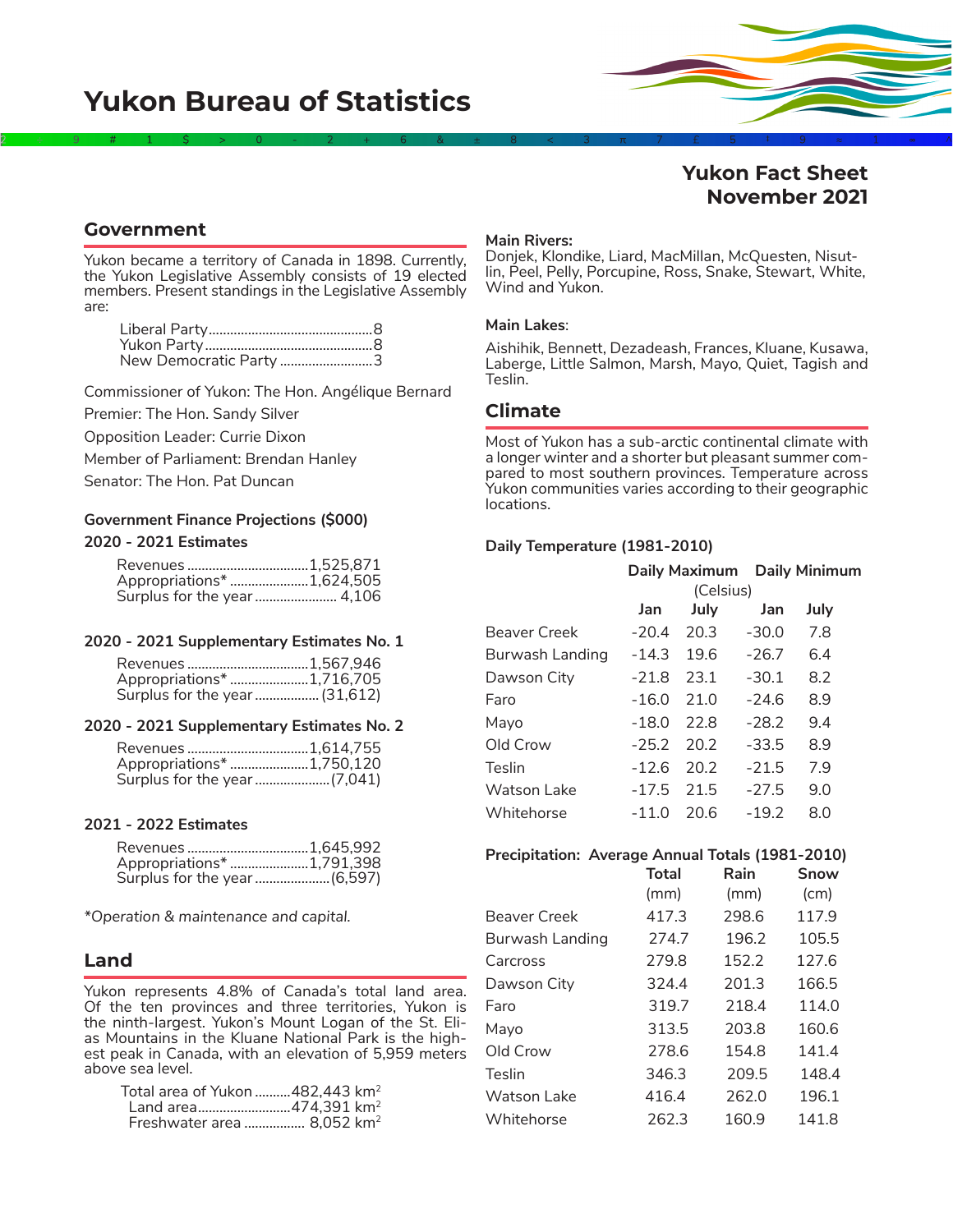# **Population**

#### **Community Profile**

| Local Advisory Areas 5 |  |
|------------------------|--|

#### **Annual Population, by Community (Jun 30, 2021)**

|                         | <b>Total</b> | Male   | <b>Female</b> |
|-------------------------|--------------|--------|---------------|
| <b>Beaver Creek</b>     | 111          | 60     | 51            |
| Burwash Landing         | 101          | 54     | 47            |
| Carcross                | 478          | 252    | 226           |
| Carmacks                | 572          | 295    | 277           |
| Dawson City             | 2,303        | 1,201  | 1,102         |
| Destruction Bay         | 55           | 29     | 26            |
| Faro                    | 462          | 252    | 210           |
| Haines Junction         | 999          | 516    | 483           |
| Johnson's Crossing      | 52           | 32     | 20            |
| Mayo                    | 457          | 230    | 227           |
| Mendenhall              | 138          | 77     | 61            |
| Old Crow                | 261          | 142    | 119           |
| Pelly Crossing          | 396          | 197    | 199           |
| Ross River              | 405          | 218    | 187           |
| Tagish                  | 367          | 199    | 168           |
| Teslin                  | 484          | 263    | 221           |
| <b>Watson Lake</b>      | 1,503        | 781    | 722           |
| Whitehorse Area* 33,893 |              | 17,028 | 16,865        |
| Other                   | 81           | 54     | 27            |
| <b>Total Yukon</b>      | 43,118       | 21,880 | 21,238        |
|                         |              |        |               |

*\*Includes Marsh Lake.*

## **Annual Population by Age Group, Yukon (Jun 30, 2021)**

| <b>Age Group</b> |       | <b>Age Group</b> |       |
|------------------|-------|------------------|-------|
| $0 - 4$          | 2,230 | $40 - 44$        | 3,121 |
| 5-9              | 2,409 | 45-49            | 2,901 |
| $10 - 14$        | 2,286 | $50 - 54$        | 2,755 |
| 15-19            | 2,151 | 55-59            | 3,098 |
| $20 - 24$        | 2,488 | 60-64            | 3,131 |
| $25 - 29$        | 2,972 | 65-69            | 2.440 |
| $30 - 34$        | 3,695 | 70-74            | 1,742 |
| $35 - 39$        | 3,805 | 75+              | 1,894 |

Median age of population (Jun 2021).............39.1

| Population aged Under 15 Years6,925  |  |
|--------------------------------------|--|
| Population aged 15 to 24 Years4,639  |  |
| Population aged 25 to 64 Years25,478 |  |
| Population aged 65+ Years6,076       |  |

Yukon pop. growth, Jun '20 to Jun '21.............. 2.2% Percent of Canada's population in Yukon.......... 0.1% *Source: Yukon Bureau of Statistics.*

## **Demographics**

#### **Vital Statistics**

|                   | <b>Births</b> |     | <b>Deaths Marriages</b> |
|-------------------|---------------|-----|-------------------------|
| 2016              | 403           | 205 | 168                     |
| 2017 <sup>r</sup> | 427           | 231 | 174                     |
| 2018 <sup>r</sup> | 388           | 225 | 171                     |
| 2019 <sup>r</sup> | 419           | 261 | 159                     |
| 2020              | 390           | 256 | 142                     |

*Source: Yukon Bureau of Statistics.*

#### **Migration Estimates (July 1 to June 30)**

|                        | In    | Out   | <b>Net</b> |
|------------------------|-------|-------|------------|
| 2016/2017              | 1,952 | 1,071 | 881        |
| 2017/2018 <sup>r</sup> | 1,913 | 1,215 | 698        |
| 2018/2019 <sup>r</sup> | 1,873 | 1,238 | 635        |
| 2019/2020              | 2,126 | 1,454 | 672        |
| 2020/2021 <sup>P</sup> | 1,831 | 1,153 | 678        |

### **Census 2016 Mother Tongue**

(% of population)

| English    | 83.7% |
|------------|-------|
| French     | 5.1%  |
| Aboriginal | 2.3%  |
| Immigrant  | 10.7% |

*Note: The term 'mother tongue' refers to the first language learned at home in childhood and still understood at the time of the census.*

### **Earnings, Income & Employment**

#### **Gross Domestic Product (GDP) by Industry** (Millions of chained (2012) dollars)

|                                                  | 2016 2017 <sup>r</sup> 2018 <sup>r</sup> 2019 <sup>r</sup> 2020 <sup>p</sup> |  |  |
|--------------------------------------------------|------------------------------------------------------------------------------|--|--|
| Real GDP \$2,488 \$2,537 \$2,632 \$2,651 \$2,679 |                                                                              |  |  |
|                                                  |                                                                              |  |  |

#### **Average Weekly Earnings**

Industrial Aggregate, excluding unclassified businesses and including overtime

|                   | Canada                |                     | Yukon Difference |
|-------------------|-----------------------|---------------------|------------------|
| 2016 <sup>r</sup> |                       | \$956.80 \$1,054.59 | 10.2%            |
| 2017 <sup>r</sup> |                       | \$976.17 \$1,094.56 | 12.1%            |
| 2018 <sup>r</sup> | \$1,001.26 \$1,117.72 |                     | 11.6%            |
| 2019 <sup>r</sup> | \$1,028.30 \$1,166.12 |                     | 13.4%            |
| 2020              | \$1,096.62 \$1,256.50 |                     | 14.6%            |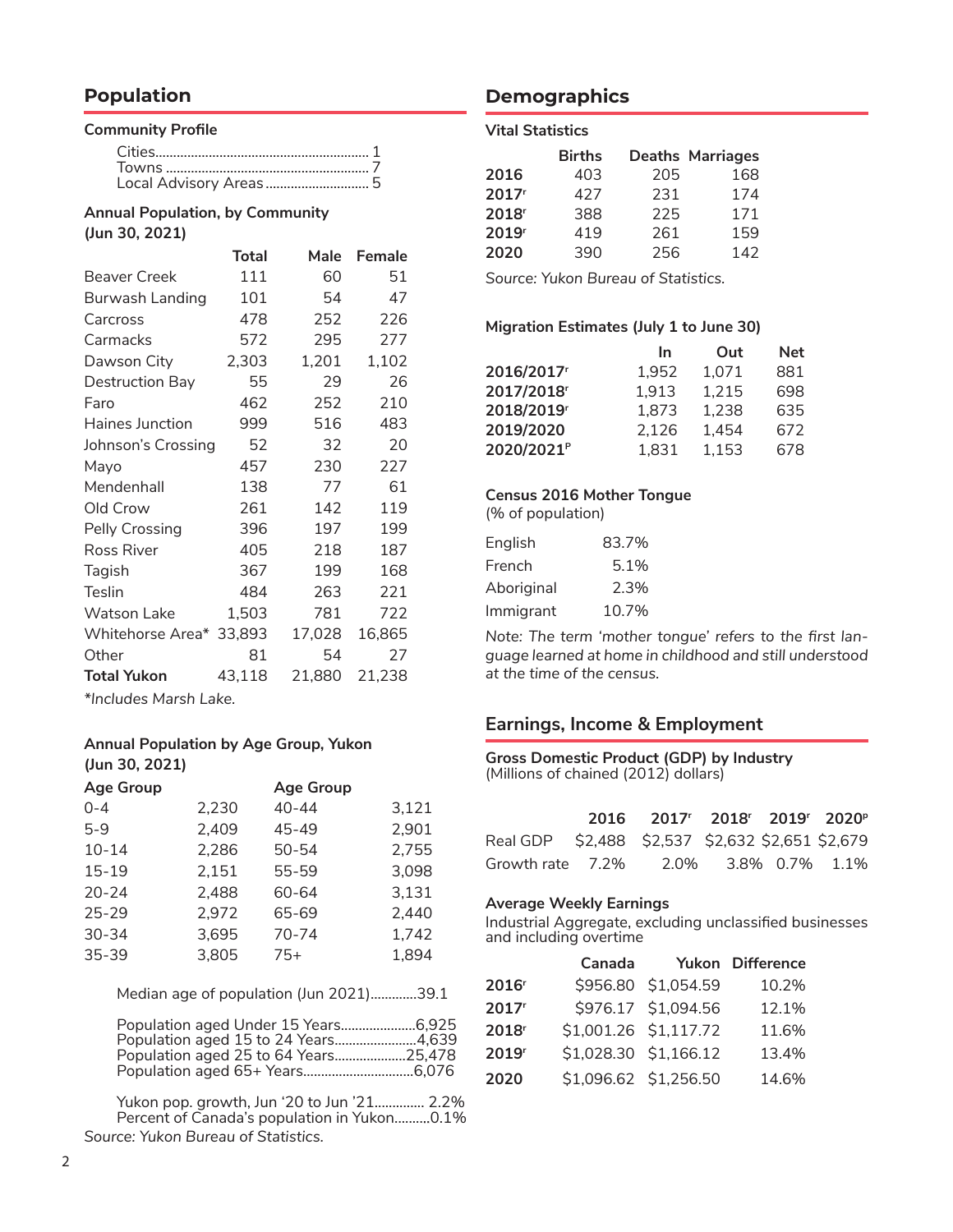## **Personal Income, by Tax Year**

|                        | 2017   | 2018   | 2019   |
|------------------------|--------|--------|--------|
| Taxfilers & dependents |        |        |        |
| with income (no.)      | 28,510 | 29.230 | 29,580 |
| Average income (\$)    | 56,751 | 58,342 | 60,596 |
| Average tax paid (\$)  | 10,402 | 10,760 | 11,468 |
| Median income (\$)     | 47,520 | 49,150 | 50,780 |
| Median after-tax       |        |        |        |
| income $(S)$           | 43,170 | 44.490 | 46.010 |

### **Employment, by Class of Worker**

|                   | <b>Total</b><br><b>Employed</b> | <b>Public</b> | Private<br><b>Employees Employees Employed</b> | Self- |
|-------------------|---------------------------------|---------------|------------------------------------------------|-------|
| 2016 <sup>r</sup> | 21.400                          | 9,000         | 9,200                                          | 3,200 |
| 2017 <sup>r</sup> | 22,600                          | 9.500         | 9,800                                          | 3,300 |
| 2018 <sup>r</sup> | 22.700                          | 9,900         | 9,200                                          | 3,600 |
| 2019 <sup>r</sup> | 23,200                          | 10,000        | 9,500                                          | 3,700 |
| 2020              | 21,700                          | 9,300         | 8,400                                          | 4.000 |

### **Number of Jobs, by Selected Industry Sector**

|                                                    | 2018  | 2019                 | 2020        |
|----------------------------------------------------|-------|----------------------|-------------|
| Industrial Aggregate*                              |       | 21,994 22,325 21,101 |             |
| <b>Goods-Producing Industries</b>                  | 2.265 | 2,383                | 2.671       |
| Construction                                       | 1.270 |                      | 1.333 1.370 |
| Services-Producing Industries 19,350 19,554 18,117 |       |                      |             |
| Trade                                              | 3.203 | 3.221                | 2.900       |
| Transportation & Warehousing                       | 1.591 | 1.416                | 1.196       |
| <b>Educational Services</b>                        | 1,409 | 1.480                | 1.483       |
| Health Care & Social Assistance 1,364              |       | 1,368                | 1.436       |
| Accomm. & Food Services                            | 1.906 | 1,912                | 1.432       |
| <b>Public Administration</b>                       | 6.658 | 6.809                | 6.537       |

*\*Including unclassified businesses.*

### **Unemployment Rate** (%)

|                   | Canada | Yukon |
|-------------------|--------|-------|
| 2016 <sup>r</sup> | 7.1    | 5.8   |
| 2017r             | 6.4    | 3.8   |
| 2018 <sup>r</sup> | 5.9    | 3.0   |
| 2019 <sup>r</sup> | 5.7    | 3.7   |
| 2020              | 9.5    | 5.2   |

# **Consumer Prices**

**Consumer Price Index, Whitehorse, 2020**

|                                                  | $2002 = 100$ | Change<br>from 2019 |
|--------------------------------------------------|--------------|---------------------|
| All-items                                        | 134.5        | 1.0%                |
| Food                                             | 132.4        | $-1.3%$             |
| Shelter                                          | 167.5        | 4.2%                |
| Household Operations,<br>Furnishings & Equipment | 107.7        | $-0.8%$             |
| Clothing and Footwear                            | 101.9        | 2.9%                |
| Transportation                                   | 140.6        | $-0.4%$             |
| Health and Personal Care                         | 129.1        | 0.9%                |
| Recreation, Education<br>and Reading             | 101.9        | 0.2%                |
| Alcohol and Tobacco                              | 177.4        | 1.1%                |
| Energy                                           | 164.3        | $-0.9%$             |

### **Selected Food Price Index, Whitehorse, 2020**

|                                              | $2002 = 100$ | Change<br>from 2019 |
|----------------------------------------------|--------------|---------------------|
| <b>Food Purchased From Stores</b>            | 134.0        | $-1.5%$             |
| Meat                                         | 138.2        | 0.7%                |
| Dairy Products                               | 131.0        | 0.8%                |
| <b>Bakery and Cereal Products</b>            | 136.7        | $-1.4%$             |
| Fresh Fruit                                  | 138.0        | $-5.3%$             |
| Fresh Vegetables                             | 149.7        | $-4.0%$             |
| <b>Food Purchased From Restaurants 129.8</b> |              | $-0.7\%$            |

## **Trade**

|      | <b>Retail (\$000)</b> | Wholesale (\$000) |
|------|-----------------------|-------------------|
| 2016 | 751,087               | 121,031           |
| 2017 | 799,519               | 118,963           |
| 2018 | 836,082               | 203,685           |
| 2019 | 856.442               | 153,698           |
| 2020 | 885,181               | 152,966           |

## **Construction**

| <b>Building Permits, 2020</b> |  |
|-------------------------------|--|
| (Value in \$000)              |  |

|                          |        |             | Dawson Haines Watson White-    |               |                      |
|--------------------------|--------|-------------|--------------------------------|---------------|----------------------|
|                          |        |             | City Junction Lake horse       |               |                      |
| <b>Residential</b>       | Number | 47          | 28                             |               | 23 1,205             |
|                          |        |             | Value 2,801 3,477 1,376 67,092 |               |                      |
| Industrial               | Number | 1           | 0                              |               | 8                    |
|                          | Value  | -5          | 0                              | 0             | 816                  |
| Gov't/ Inst'l            | Number | 4           | 0                              | $\mathcal{L}$ | 22                   |
|                          |        | Value 1.764 | 0                              |               | 7,425 3,274          |
| <b>Commercial</b> Number |        | 10          | Ω                              |               | 121<br>$\mathcal{P}$ |
|                          | Value  | 547         | 0                              |               | 62 14.404            |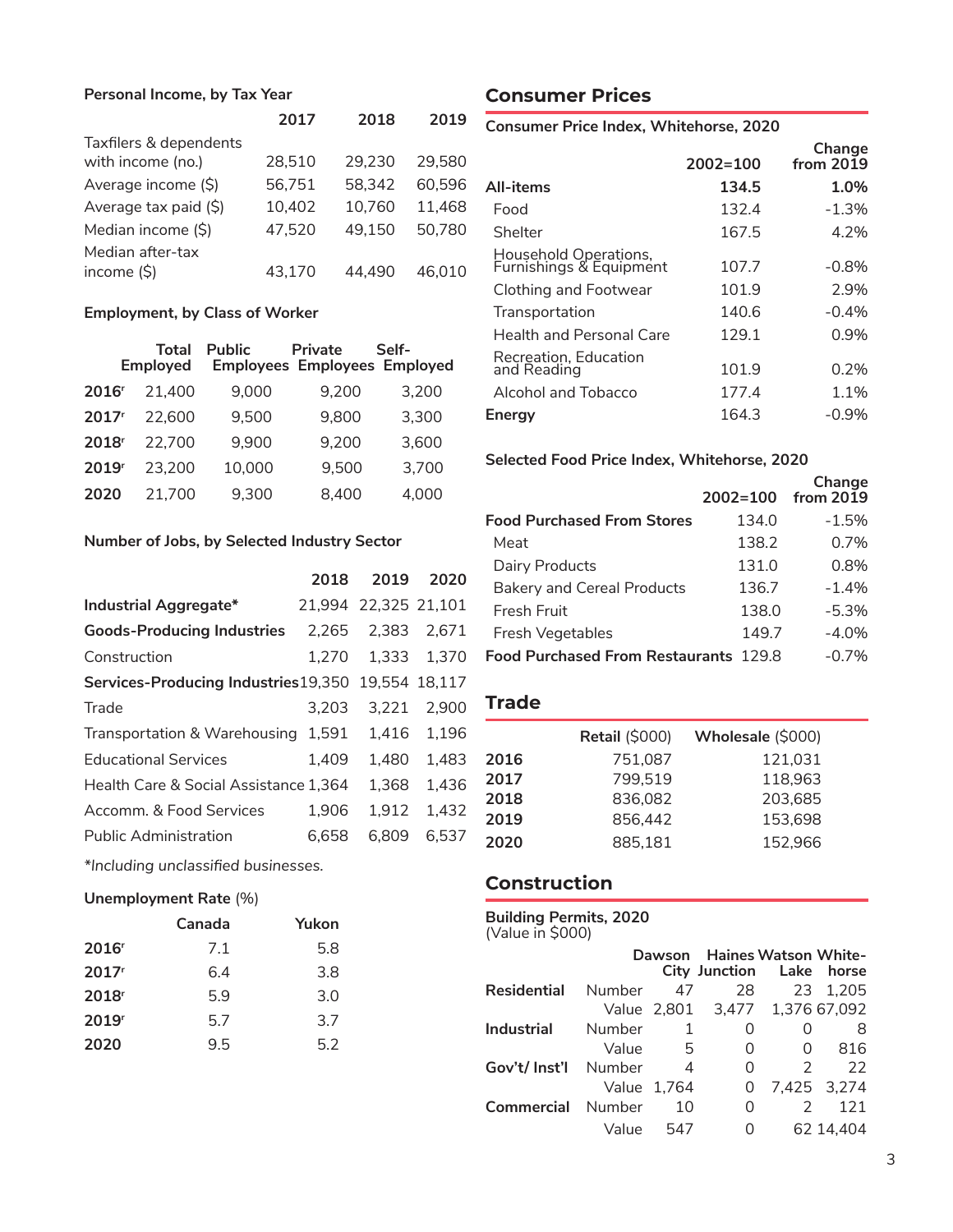## **Resources**

#### Mineral Production (Value in \$000)

| , . <del>.</del> . <del>.</del> , |       |                         |                   |                   |                   |
|-----------------------------------|-------|-------------------------|-------------------|-------------------|-------------------|
|                                   | 2016  | 2017                    | 2018 <sup>r</sup> | 2019 <sup>r</sup> | 2020 <sup>p</sup> |
| Copper                            |       | 193,502 151,967 77,812  |                   | x                 | $\times$          |
| Silver                            |       | 7.827 12.836 1.751      |                   | 64                | $\mathsf{x}$      |
| Gold                              |       | 183.225 150.048 132.130 |                   | X                 | $\times$          |
| Zinc                              | 0     | $\left( \right)$        | $\left( \right)$  | 0                 | 0                 |
| Lead                              | 0     | ∩                       | O                 | O                 | <sup>0</sup>      |
| Non-metallic                      | 6.570 | 3.205                   | 6.110             | x                 | 4.226             |

#### Mineral Exploration and

Deposit Appraisal Expenditures (Value in \$000)

| 2016              | 90,400  |
|-------------------|---------|
| 2017              | 168,700 |
| 2018              | 182,300 |
| 2019 <sup>r</sup> | 166,200 |
| 2020 <sup>p</sup> | 75,900  |

## Net Merchantable Roundwood Harvested\* (Cubic metres)

|                   | Total  | Industrial<br>Roundwood | Fuelwood<br>& Firewood |
|-------------------|--------|-------------------------|------------------------|
| 2016              | 17,900 | 2,900                   | 15,000                 |
| 2017              | 18,029 | 3,120                   | 14,909                 |
| 2018              | 18,020 | 4,412                   | 13,608                 |
| 2019              | 12,591 | 2,268                   | 10,323                 |
| 2020 <sup>p</sup> | 13,208 | 2,141                   | 11,067                 |

*\*Estimates only.*

#### Electricity Generation (Megawatt hours)

|      |         |         | Thermal          |      |
|------|---------|---------|------------------|------|
|      | Total   |         | Hydro Combustion | Wind |
| 2015 | 447,879 | 421,696 | 25,533           | 650  |
| 2016 | 446,998 | 419,461 | 27,028           | 509  |
| 2017 | 484,818 | 448,151 | 36,634           | 33   |
| 2018 | 477,850 | 418,510 | 59,340           | 0    |
| 2019 | 467,636 | 375,783 | 91,853           | 0    |

# **Health and Education**

Health, September 2021

| Number of Yukon resident physicians 117<br>Number of Yukon non-resident physicians 272<br>Number of Yukon non-resident                                                                                            |  |
|-------------------------------------------------------------------------------------------------------------------------------------------------------------------------------------------------------------------|--|
| Education<br>Total school enrolment (K-12), May '21 5,702<br>Teachers in the public school system<br>Post-secondary institutions (Yukon University)  1<br>Yukon University enrolment<br>(all campuses, 2020-2021) |  |
| Part-time (credit programming)  603                                                                                                                                                                               |  |

# **Transportation and Communications**

## Travellers Entering Yukon through Canada Border Services Agency Ports of Entry

|      | Total   | Residents Residents | USA Canadian | Other<br>Foreign |
|------|---------|---------------------|--------------|------------------|
| 2016 | 419,244 | 301,676             | 73,505       | 44,063           |
| 2017 | 436,879 | 308,099             | 82,110       | 46,670           |
| 2018 | 501,788 | 365,275             | 85,711       | 50,802           |
| 2019 | 505,027 | 343,822             | 98,525       | 62,680           |
| 2020 | 30,555  | 26,328              | 4,113        | 114              |

#### Vehicle Registrations

|                   | Total<br>Registrations* | Cars and<br>Trucks | <b>Trailers</b> |
|-------------------|-------------------------|--------------------|-----------------|
| 2016 <sup>r</sup> | 54,024                  | 36,549             | 14,409          |
| 2017 <sup>r</sup> | 55,906                  | 37,619             | 14,988          |
| 2018 <sup>r</sup> | 58,035                  | 39,018             | 15,554          |
| 2019 <sup>r</sup> | 60,089                  | 40,235             | 16,254          |
| 2020              | 61,080                  | 40,501             | 16,924          |

*\*Total also includes: motorcycles; off-road vehicles; buses; and special vehicles such as firetrucks and cranes.*

*Source: Yukon Bureau of Statistics.*